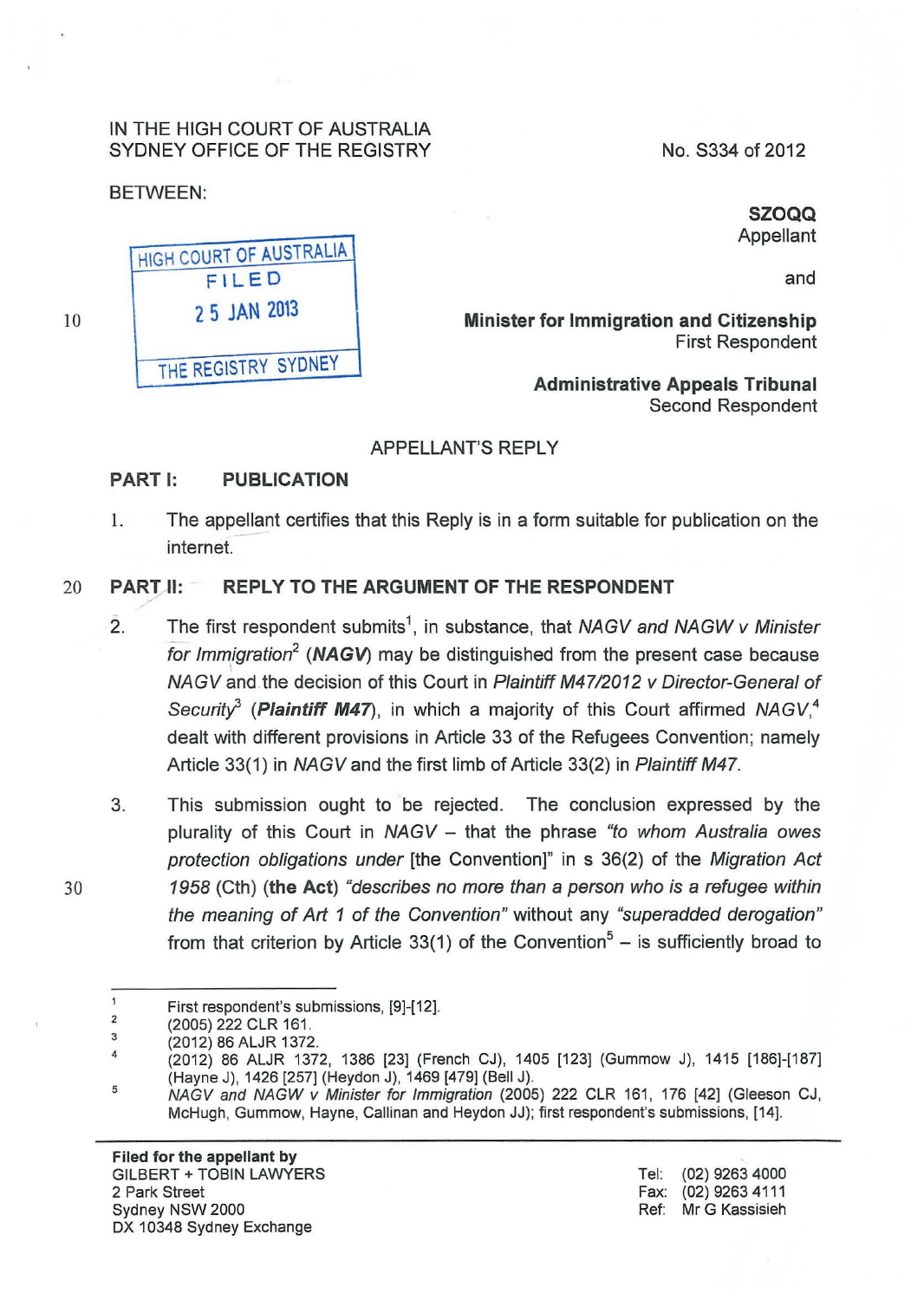be directly applicable to the whole of Article 33, including the second limb of Article 33(2) which is presently in issue. The first respondent's submission that Plaintiff M47 is relevantly distinguishable from the present case because that case only concerned the security limb of Article  $33(2)^6$  should also be rejected. Acceptance of that submission would lead to the anomalous outcome that, in cases where there are reasonable grounds for regarding a person as "a danger to the security of the country", that person may still be a person to whom Australia owes "protection obligations" within the meaning of s 36(2)(a) of the Act notwithstanding that Article 33(2) applies, but in cases where a person has been convicted of a "particularly serious crime"*<sup>7</sup>*and "constitutes a danger to the community", Article 33(2) operates to exclude that person from meeting the s  $36(2)(a)$  criterion.<sup>8</sup>

- 4. Further, the first respondent has not given any reason as to why s 36(2)(a) of the Act – which is directed to the question of whether Australia owes protection obligations to a person  $-$  ought to be construed so as to import an Article which only arises if a person has already been found to be a refugee $9$  (and therefore found to have been owed protection obligations). It follows then that Article 33(2) is not a definitional provision as to who is owed protection obligations, but is an exception to the non-refoulement obligation afforded to those who are refugees.
- 5. The first respondent's next submission,<sup>10</sup> that the subsequent enactment of s 91U supersedes the reasoning in NAGV, requires a closer consideration of the legislative history of s 91U and its accompanying provisions in the Act.
- 6. Sections 91A to 91Y contain four subdivisions relating to protection visas:
	- 6.1. Inserted in 1994,<sup>11</sup> Subdivision AI, ss 91A-91G, prohibits non-citizens from applying for a protection visa where they are covered by the Comprehensive Plan of Action or where there is a safe third country.
	- 6.2. Inserted in 1999,<sup>12</sup> Subdivision AJ, ss 91H-91L, prohibits non-citizens in Australia who hold or have held temporary safe haven visas from applying for a visa other than another temporary safe haven visa.

10

20

30

<sup>6</sup>  First respondent's submissions, [12].

<sup>7</sup>  Including an offence punishable by a maximum 3 years imprisonment: s 91 U(2)(b)(iii).

<sup>8</sup>  9 Following from this is the further anomaly that only in the former case would a protection visa applicant have the benefit of the wide-ranging discretion in s 501(1) afforded to other applicants.

<sup>10</sup>  Article 33(1) provides "No Contracting State shall expel or return ("refouler") a refugee...". That is, to enter the field of Article 33 at all presumes the pre-existence of protection obligations.

First respondent's submissions, [13]-[24].

<sup>11</sup>  Migration Legislation Amendment Act (No 4) 1994 (Cth) (No 136, 1994).

<sup>12</sup>  Migration Legislation Amendment (Temporary Safe Haven Visas) Act 1999 (Cth) (No 34, 1999).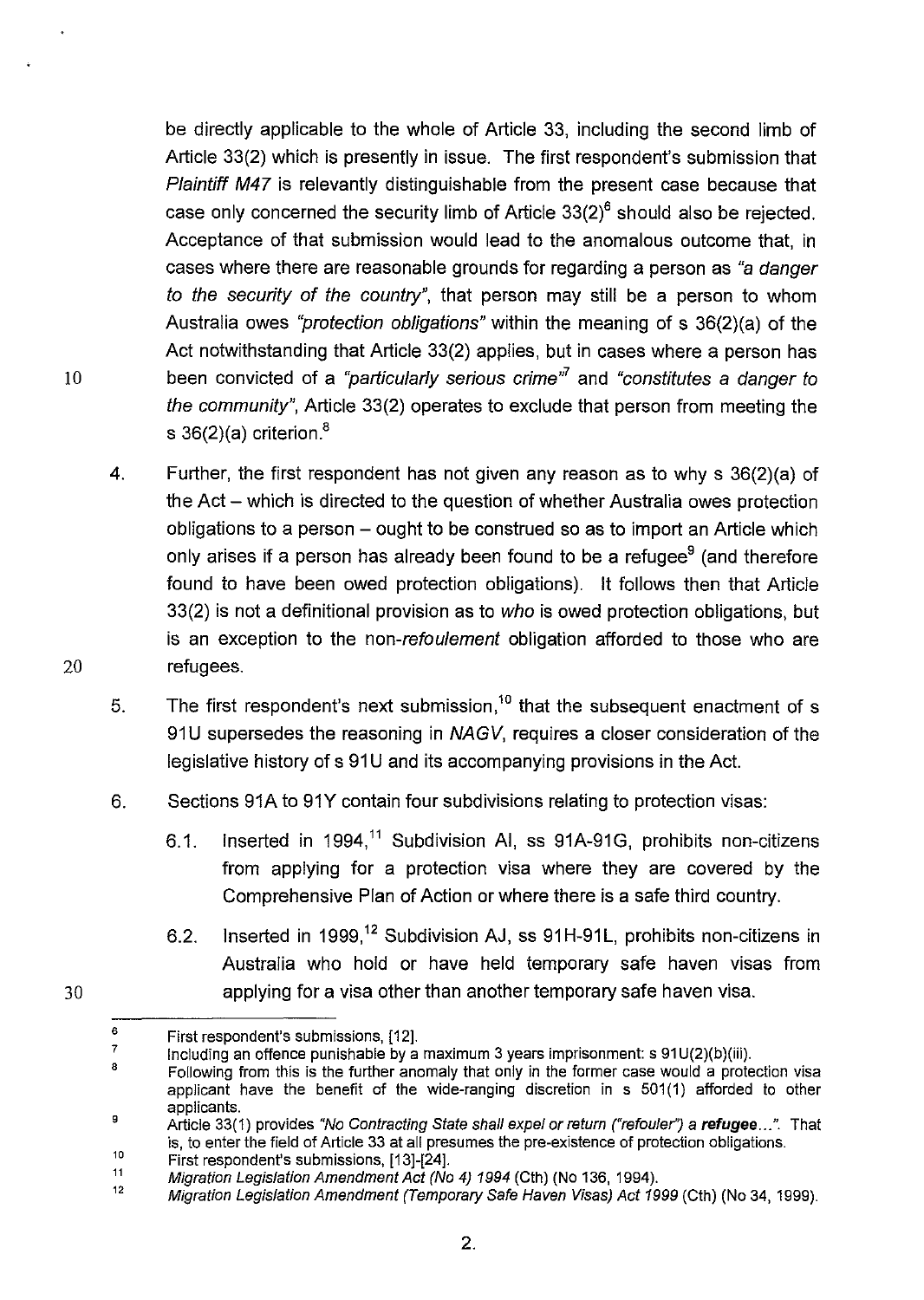- 6.3. Also inserted in 1999,<sup>13</sup> Subdivision AK, ss 91M-91Q, prohibits noncitizens who can avail themselves of the protection of a third country from making a valid application for a protection visa in Australia.
- 6.4. Inserted in 2001.<sup>14</sup> Subdivision AL, ss 91R-91Y, contains interpretation provisions relating to the meaning of certain terms in the Refugees Convention in ss 91R-91U, and provisions relating to the processing of protection visa applications in ss 91V-91Y.
- 7. In NAGV the first respondent had maintained that the applicants, Russian citizens, could have availed themselves of the protection of a third country, Israel. This might have brought them within the prohibition in Subdivision AK, ss 91M-91Q, except that that provision did not come into effect until after the delegate's decision in that case. $15$
- 8. Section 91M expressly states that the reason for Subdivision AK was to limit the right of a non-citizen to apply for a "protection visa" where that person had access to protection from a third country. In the same amending legislation the scope of Australia's protection obligations was correspondingly limited by the insertion of s 36(3) in the Act, which removed Australia's "protection obligations" where the non-citizen had protection from a third country.
- 9. In contrast, Parliament did not provide any legislative statement of the reason for Subdivision AL, which is a miscellany of interpretation and processing provisions. Of the interpretation provisions, ss 91R, 91S and 91T relate directly to words or phrases found in the definition of "refugee" in Article 1 of the Convention,<sup>16</sup> but s 91U relates to a phrase found elsewhere; namely Article 33(2) ("particularly serious crime').
	- 10. In contrast to ss 91M and 36(3), in s 91U there is no express reference to "protection visas" or "protection obligations", nor is there any accompanying amendment to s 36 of the Act to suggest that s 91U was intended to derogate from Australia's protection obligations. In the context of this history, this difference in drafting is significant.
- 30 11. The first respondent's suggestion<sup>17</sup> that the legislative intention behind s 91U may be confirmed by the second reading speech to the 2001 Amendment Act

10

20

<sup>13</sup>  Border Protection Legislation Amendment Act 1999 (Cth) (No 160, 1999).

<sup>14</sup>  15 Migration Legislation Amendment Act (No. 6) 2001 (Cth) (No 131, 2001) **(2001 Amending Act).**  The delegate's decision was made on 3/9/1999 and Subdivision AK came into effect on 16/12/1999: Border Protection Legislation Amendment Act 1999, s 2(6), Gazette 1999, No S624. That is, although the legislative amendments were made before this Court's decision in NAGV, NAGV considered the law as it stood at the time of the delegate's decision.

<sup>16</sup>  Being "persecution", "membership of a particular social group" and "non-political crime".

<sup>17</sup>  First respondent's submissions, [19].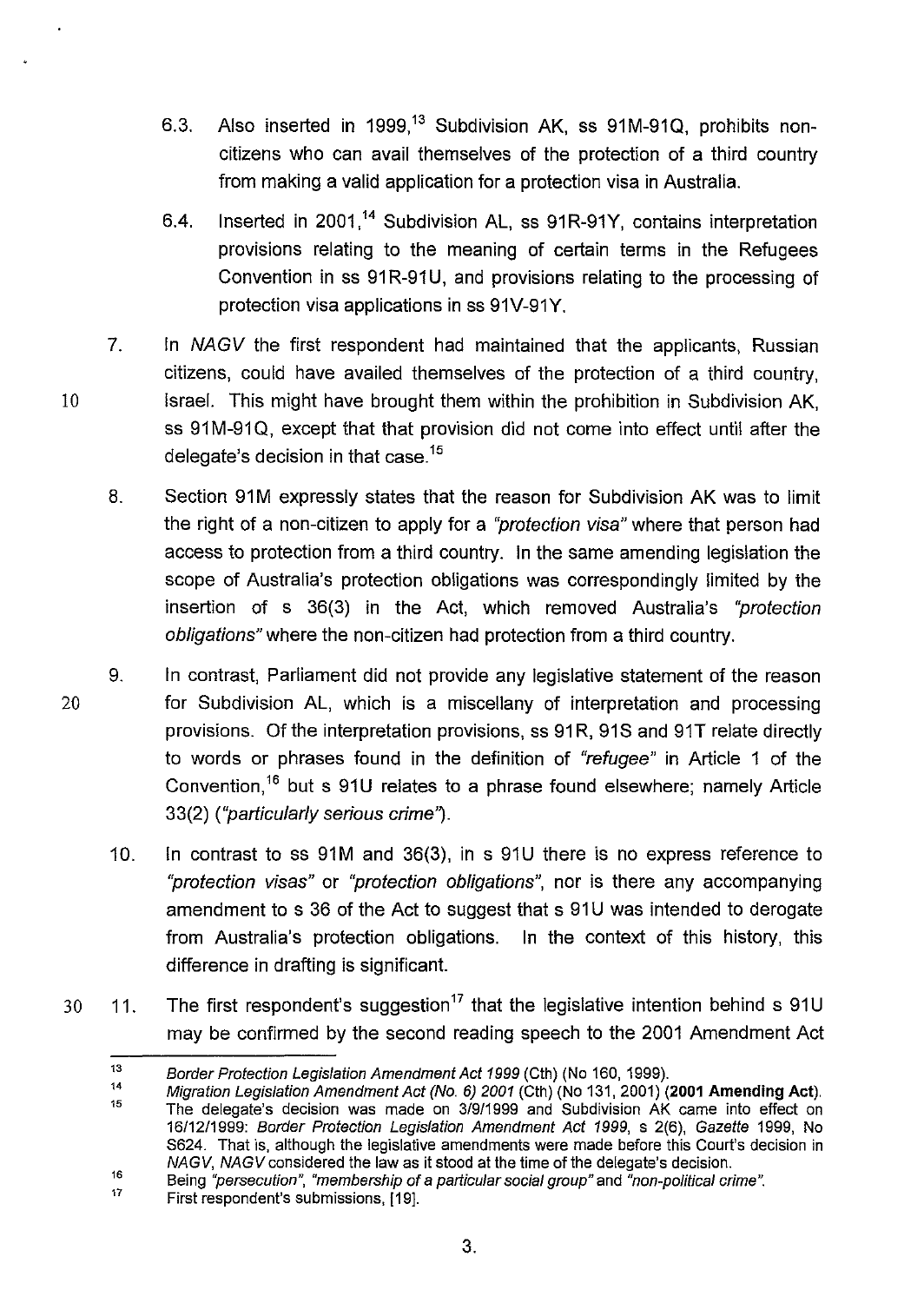and the Explanatory Memorandum to the Migration Amendment (Complementary Protection) Bill 2011 **(Complementary Protection Bill)** is misplaced. Second reading speeches provide limited assistance in ascertaining the meaning of a provision.<sup>18</sup> The Complementary Protection Bill was also drafted some ten years after the 2001 Amendment Act, and s 15AB(2)(e) of the Acts Interpretation Act 1901 (Cth) limits the use of explanatory memoranda to such documents laid before Parliament prior to the enactment of the provision.

- 12. In the Explanatory Memorandum to the 2001 Amendment Act the relevant introductory reference to s 91U does not suggest any intention to limit 10 Australia's protection obligations or to amend the definition of "refugee" in Article 1 of the Convention. Rather, it is redolent of the character provisions in s 501 of the Act, referring to circumstances which have arisen "...where the provisions within the Convention which exclude from protection people of serious character concern have been interpreted in a way which could lead to protection being provided to people who should not be entitled to this".<sup>19</sup>
- 13. Nor is there any such suggestion in the particular reference to s 91U in the Explanatory Memorandum, which describes the provision as ensuring "that core types of criminal offences which are viewed by the community as being particularly serious are treated as 'particularly serious crimes' for the purpose of 20 Article 33(2) of the Refugees Convention".
	- 14. In short, the legislative history of s 91U suggests that the intention of Parliament was not to confine the scope of "protection obligations" in s 36(2)(a) of the Act, but to more closely define the term "particularly serious crime" in Article 33(2) as it applies to the character provisions which may arise in ss 65(1)(a)(iii) and 501<sup>20</sup> and in light of the reference to Article 33(2) in ss 500(1)(c), 500(4)(c),  $502(1)(a)(iii)$  and  $503(1)(c)$  of the Act. This is "the work" to be done by s 91U.
- 15. The appellant accepts the first respondent's submission on the exercise of the discretion in s 501 of the Act<sup>21</sup> that s 65(1) involves cumulative criteria. However this merely illustrates the anomalous situation which might arise, 30 where on the first respondent's construction of ss 36 and 65 an applicant for a protection visa might require two assessments under Article 33(2); firstly in relation to ss 36(2)(a) and 65(1)(a)(ii) and then, if he or she satisfies the criterion, a second assessment under ss 65(1)(a)(iii) and 501 (in considering

21 Recalling that the Minister's direction under s 499 of the Act requires a consideration of Article 33(2) when deciding whether to refuse a visa under s 501: appellant's submissions, [6.2.5].

4.

<sup>18</sup>  See e.g. Harrison v Melhem (2008) 72 NSWLR 380, 384 (Spigelman CJ); Pearce and Geddes, Statutory Interpretation in Australia (7'" Ed}, [3.26].

<sup>19</sup>  20 Explanatory Memorandum, Migration Legislation Amendment Bill (No. 6) 2001, [4].

First respondent's submissions, [27].